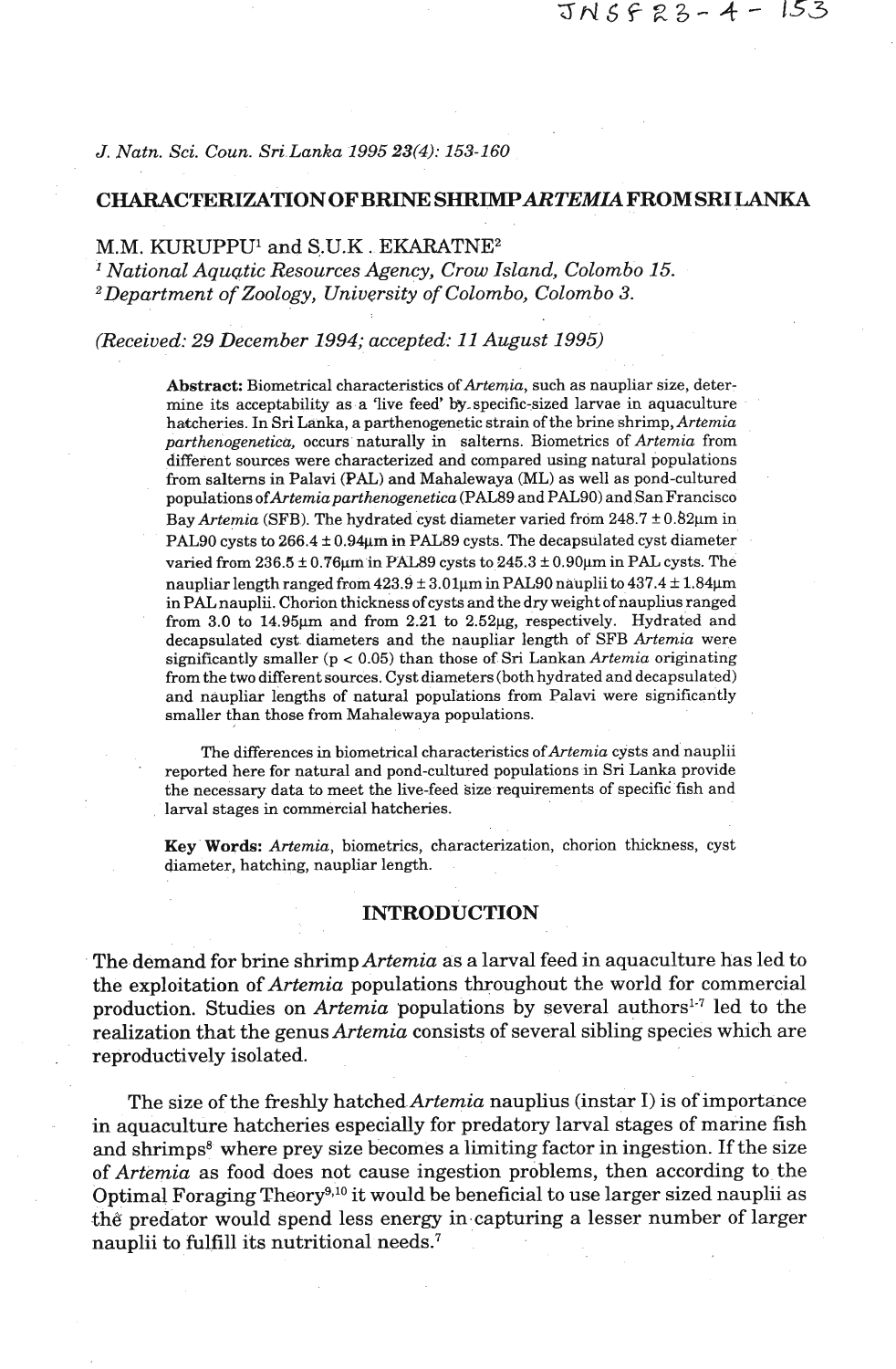# **M.M.** *Kuruppu* & *S. U.K. Ekaratne*

In Sri Lanka, a parthenogenetic strain of the brine shrimp, designated Artemia parthenogenetica<sup>8</sup> occurs naturally in solar salterns in Palavi ( $7^{\circ}59'$  N, 79°50' E), Hambantota (6°08'N; 81°07'E) and Elephant Pass (9°44'N, 80°19'E)<sup>11</sup> Even though commercial culture of Artemia for cyst production offers high potential in Sri Lanka in view of the large quantities of Artemia that are imported into the country for use in commercial hatcheries (1993 imports totalled a value of US \$20,000)<sup>a</sup>, commercial cyst production is still not practised. The lack of data relating to biometrics of Artemia populations in Sri Lanka has made it difficult for hatchery managers to evaluate how Sri Lankan Artemia would perform relative to the accustomed imported Artemia, thus making them reluctant to initiate switching over to the local alternative. In turn, potential Artemia culturists are prevented from calculating projected market demand for a locally cultured product over a defined time course thereby making them unwilling to invest in commerciai culture operations.

The present study presents data to characterise Sri Lankan Artemia parthenogenetica using cyst sources both from accessible natural populations and from earthen pond cultured populations. We also present the biometrical characteristics of imported Artemia (A. franciscana) arising from their culture in earthen ponds under Sri Lankan field conditions. Further, the biometrical characteristics of the different Artemia are compared in the hope that commercial hatcheries would use this data and become more receptive to import substitution and attract potential investors to their commercial culture in our country.

# **METHODS** AND **MATERIALS**

Cyst material of the Sri Lankan Artemia strain were obtained from natural populations in Palavi Saltern (PAL) and from field culture experiments conducted in earthen ponds in Palavi in 1989 (PAL89) and in 1990 (PALSO). Characteristics of cysts from the natural populations at Mahalewaya Saltern<sup>12</sup> (ML) are also included for comparison. Cysts of the bisexual strain (SFB) consisted of those produced in earthen pond culture experiments at Palavi that were inoculated with San Francisco Bay Brand Artemia (SFB/SFBB 1157). Cysts from salterns in Elephant Pass **are** not included since this location is inaccessible due to the security situation in the north of the country,

Cyst preparation: Cysts were cleaned using the density separation technique<sup>13</sup> and air-dried under shade. For measuring the untreated hydrated cyst diameter, cysts were hydrated for two hours at a density of 250 mg cysts/100 ml of 35 ppt salinity sea water and  $29 \pm 1$ <sup>o</sup>C temperature with continuous aeration. The cysts were observed microscopically during the 2 hour period to ensure maximum hydration. After two hours the floating material with broken shells was drained out and the remaining cysts were fixed overnight with a few drops of Lug01 solution.<sup>7</sup>

154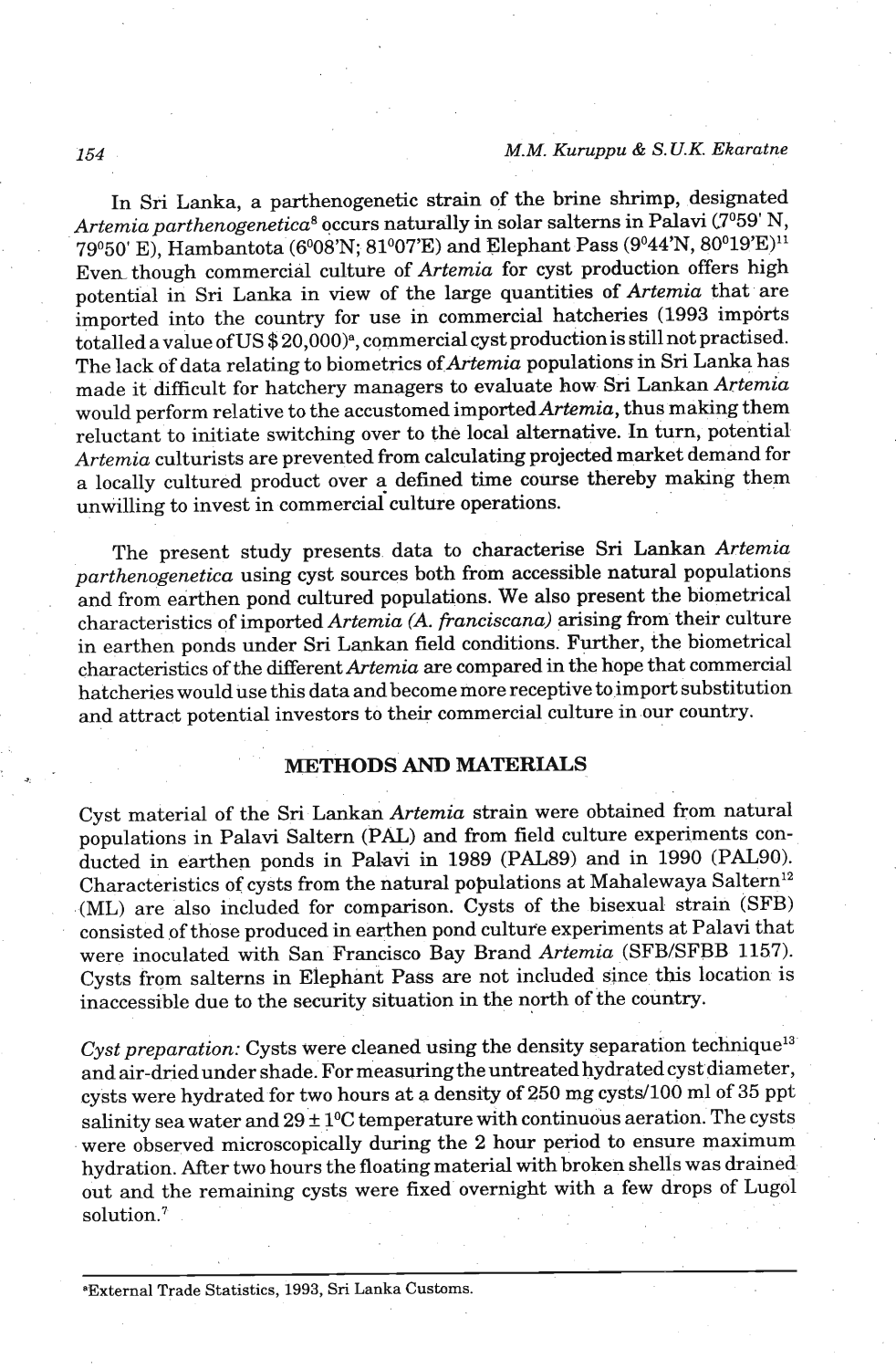#### *Brine Shrimp Biometry 155*

For measuring length of nauplii, dried *Artemia* cysts were incubated in natural sea water of 35 ppt salinity and  $29 \pm 1$ <sup>o</sup>C temperature under continuous illumination and gentle aeration provided from the bottom. The instar I nauplii were harvested and fixed in Lugol solution.

Decapsulation of cysts was carried out according to the standard procedure described.<sup>8</sup> The decapsulation solution consisted of 35.5 g Ca(OCl)<sub>2</sub> (bleaching powder) and 32.5 g Na,CO, in 700 ml sea water.

*Microscopic measurements:* The diameter of 100 cysts (both hydrated and decapsulated) and the total body length of 100 nauplii were measured microscopically using a calibrated micrometer eyepiece.

*Dry weight of nauplii: Dry* weight ofnauplii was determinedin triplicate samples according to described methods.<sup>7</sup> Cysts were decapsulated and hatched as described earlier and rinsed well in distilled water. Five samples of approximately 50,000 hatched nauplii (around 0.25 g wet weight) were introduced to 100 ml distilled water and the number of nauplii in  $10$  subsamples of  $250\mu$ l was counted. The nauplii were dried to constant weight at 60°C and the final weight noted as the dry weight of nauplii present in 100 ml volume. The individual weight of a nauplius was calculated as the mean of the number of individuals present in the five samples each in 100 ml distilled water.

Data analysis: Analysis of Variance was used to determine if differences existed among the means of hydrated cyst diameter, decapsulated cyst diameter and naupliar length of the *Artemia* samples, using the ANOVA procedure of SAS (Statistical Analysis Systems, 1985). The Least Significant Difference (LSD) values obtained from t tests were used for separation of means. Correlation coefficients (r) were calculated between hydrated cyst diameter, decapsulated cyst diameter and naupliar length of the *Artemia* and significance was tested at 5% level.

# **RESULTS**

The 'biometrical characteristics of the *Artemia* populations are presented in Table 1.

In Sri Lankan *Artemia* from different sources, the hydrated cyst diameter (mean  $\pm$  s.e.) varied from 248.7  $\pm$  0.82 $\mu$ m in PAL90 to 267.9  $\pm$  0.82 $\mu$ m in ML. PAL and PAL90 cyst diameter values were significantly smaller than that of ML. The decapsulated cyst diameter values of Sri Lankan cyst sources were significantly different from each other with ML cysts having the highest value ( $256.2 \pm 0.59 \mu m$ ) and PAL89 having the least diameter (236.5 ± 0.76 $\mu$ m). PAL90 which had the smallest hydrated cyst diameter (248.7 ± 0.82  $\mu$ m) from among the Sri Lankan cysts, possessed a decapsulated cyst diameter of  $242.7 \pm 0.65 \mu m$  which was significantly different and larger than that of the PAL89 cysts.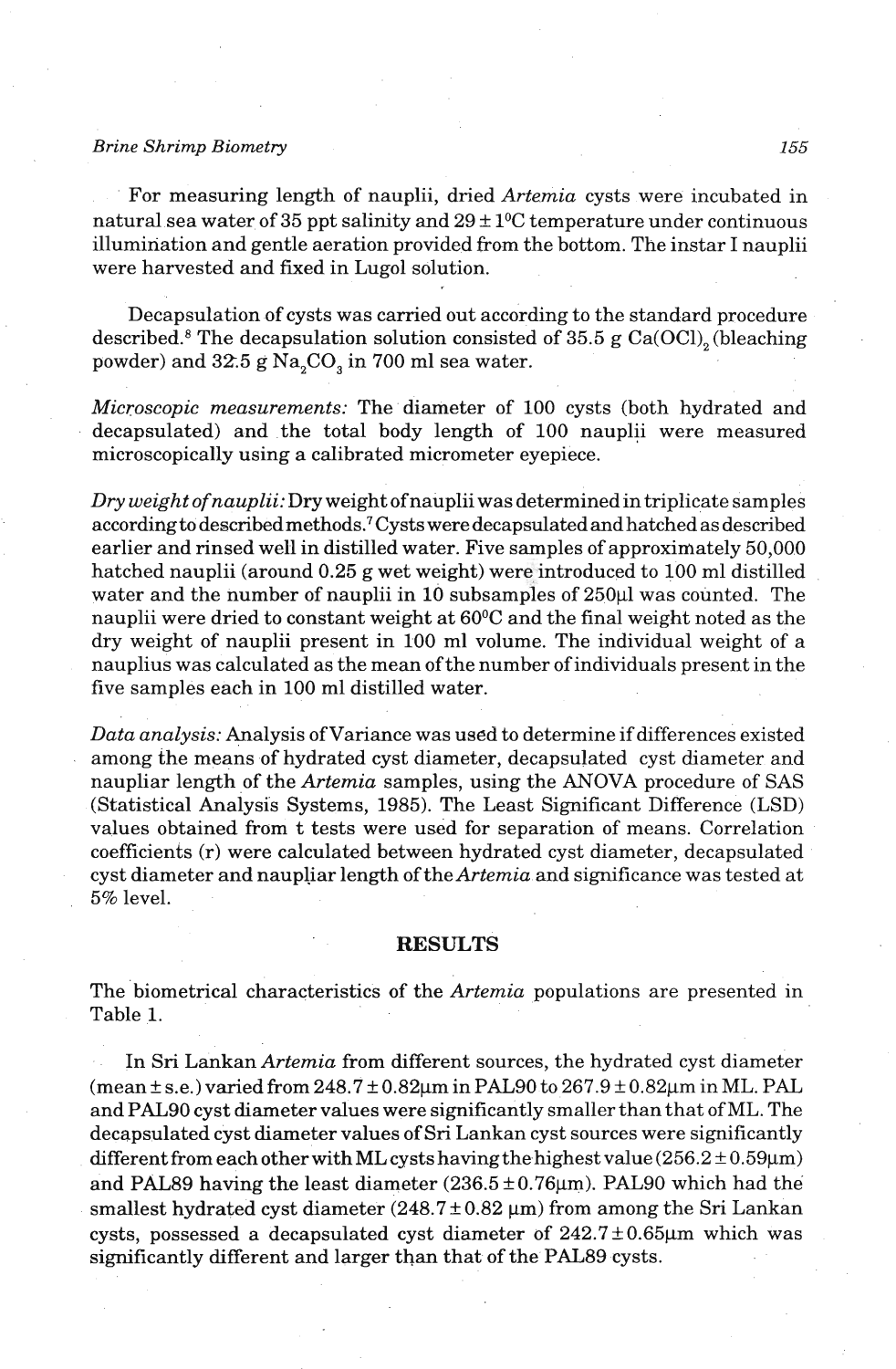| $-20$ and $-20$<br>metica from Sri Lanka and A. france.<br>$\sim$ A set cover $\sim$ m.<br>Table 1: | $-1 - 1 - 1 = 2 - 1$<br>$  \alpha$ meason to $\alpha$ in limit $\alpha$<br>al C<br>i<br>C<br>ka.<br>Sri Lan |
|-----------------------------------------------------------------------------------------------------|-------------------------------------------------------------------------------------------------------------|
|                                                                                                     |                                                                                                             |

156

|                                                                                                                 |                               |                               |                               |                               |                               | M.M. |
|-----------------------------------------------------------------------------------------------------------------|-------------------------------|-------------------------------|-------------------------------|-------------------------------|-------------------------------|------|
| Ratio<br>HCD/NL                                                                                                 | $\ddot{5}$                    | 0.58                          | o.c                           | 0.59                          | 0.57                          |      |
| $\begin{array}{c} \mathrm{Dry} \ \mathrm{weight} \ \mathrm{of} \ \mathrm{naplius} \ \mathrm{upins} \end{array}$ | $2.77 \pm 0.05$               | $2.52 \pm 0.03$               | $2.31 \pm 0.03$               | $2.21 \pm 0.02$               | $1.61 \pm 0.02$               |      |
| $\begin{array}{c} \text{Chorion}\\ \text{thickness}\\ \text{(µm)} \end{array}$                                  | 5.85                          | 4.80                          | 14.95                         | ್ಲ<br>ನಿ                      | $\frac{0}{6}$                 |      |
| $\begin{array}{c} \mathrm{Napliar} \\ \mathrm{length} \\ (\mu\mathrm{m}) \end{array}$                           | $475.4 \pm 1.62$ <sup>a</sup> | $437.4 \pm 1.84$ <sup>b</sup> | $434.6 \pm 1.65^b$            | $423.9 \pm 3.01$ <sup>c</sup> | $379.4 \pm 2.01d$             |      |
| Decapsulated<br>$\frac{\text{cyst}}{\text{diameter}}$<br>( $\mu$ m)                                             | $256.2 \pm 0.59$ <sup>a</sup> | $245.3 \pm 0.90^b$            | $236.5 \pm 0.76$              | $242.7 \pm 0.65^d$            | $206.3 \pm 0.89$ <sup>c</sup> |      |
| Hydrated<br>diameter<br>$(\mu m)$<br>cyst                                                                       | $267.9 \pm 0.82$ <sup>a</sup> | $254.9 \pm 1.30^b$            | $266.4 \pm 0.94$ <sup>a</sup> | $248.7 \pm 0.82$ <sup>c</sup> | $218.4 \pm 1.10$ <sup>d</sup> |      |
| Source                                                                                                          |                               | PAI                           | <b>PAL 89</b>                 | PAL <sub>90</sub>             | SFB 91                        |      |

experimental ponds in 1989 and 1990, respectively. **SFB =A.** *franciscana* cultured in Palavi in 1991. Values with the same superscript are not 2 significantly different (p > 0.05). **HCD** = Hydrated cyst diameter, NL = Naupliar length. g **F:** ML and PAL = natural populations in Mahalewaya and Palavi salterns, respectively. PAL89 and PAL90 = Sri Lankan **hternia** cultured in Palavi ML and PAL = natural populations in Mahalewaya and Palavi salterns, respectively. PAL89 and PAL90 = Sri Lankan Artemia cultured in Palavi ML and FAL = natural populations in Manadewaya and rate, wall and politically controlled in Palavi in 1991. Values with the same superscript are not significantly different (p > 0.05). HCD = Hydrated cyst diameter, NL = Na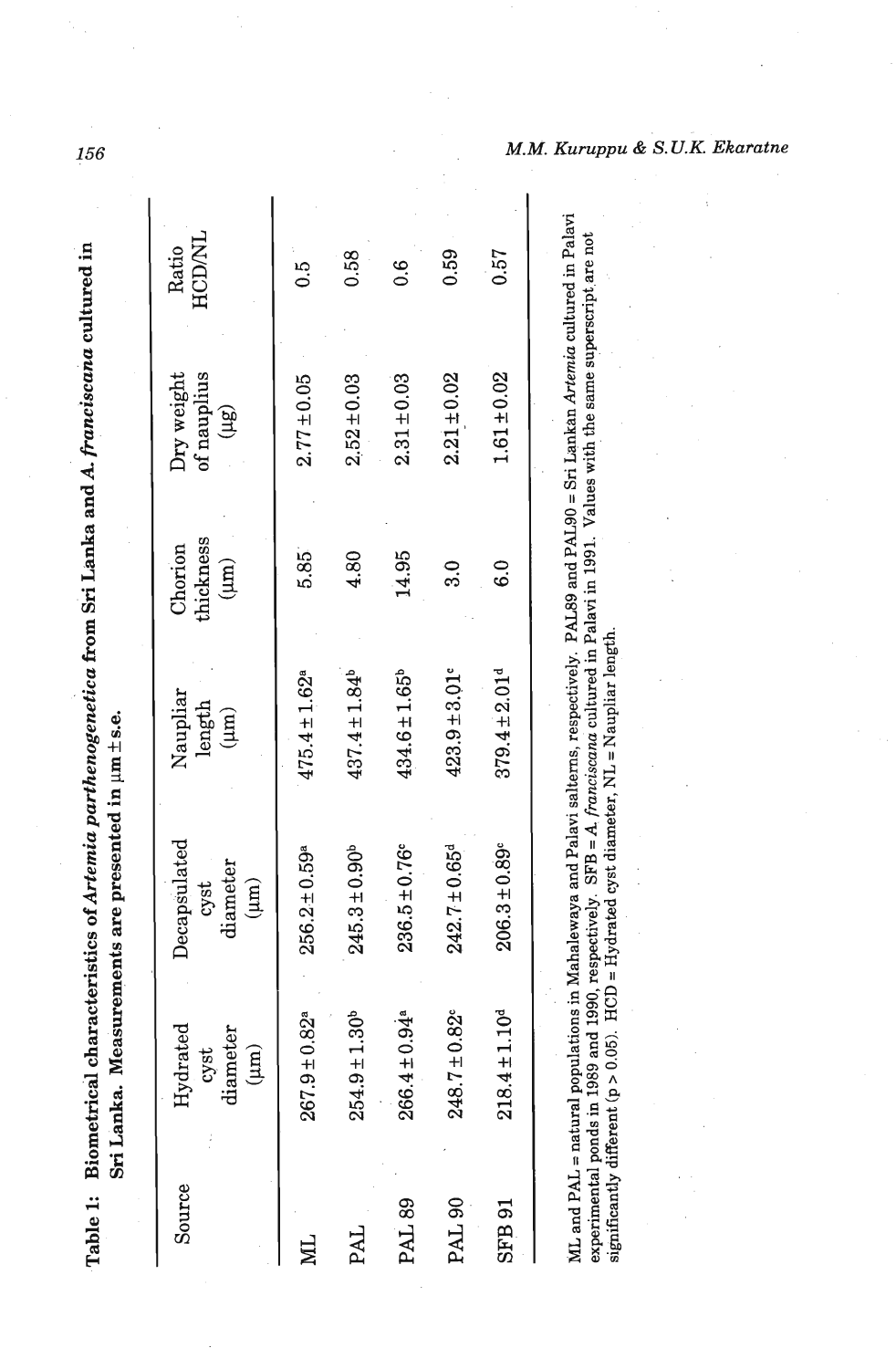#### *Brine Shrimp Biometry*

Mean naupliar length in ML  $(475.4 \pm 1.62 \,\mu m)$  was significantly larger than that of all other sources. PAL 90 possessed the smallest naupliar length  $(p < 0.05)$ from among the Sri Lankan Artemia. There was no significant difference between naupliar lengths of PAL89 and PAL. The hydrated cyst diameter  $(218.4 \pm 1.10 \mu m)$ , decapsulated cyst diameter  $(206.3 \pm 0.89 \mu m)$  and the naupliar length  $(379.4 \pm 2.01 \mu m)$  of the cultured SFB Artemia were significantly smaller than corresponding sizes of Sri Lankan Artemia.

The chorion thickness was greatest in PAL89 (14.95 $\mu$ m) while in PAL 90, the chorion was only  $3.0\mu$ m thick. The chorion thickness of the SFB cysts was  $6.0\mu$ m while the dry weight of SFB nauplius was 1.61µg.

The correlations between the naupliar length and selected biometrical characteristics of the Sri Lankan Artemia are presented in Table 2. The r values reveal that there exists a highly significant correlation between the naupliar length and other characteristics such as the hydrated cyst diameter, decapsulated cyst diameter and the individual naupliar dry weight of the Sri Lankan Artemia from the different sources. The highly significant correlation between hydrated cyst diameter and naupliar length resulted in the ratio between them maintaining a constancy (Table 1, last column).

Table.2: Correlatipn between biometrical characteristics of **Sri Lankan Artemia.** 

| Correlation                                  | r value |
|----------------------------------------------|---------|
| Hydrated cyst diameter - naupliar length     | 0.916   |
| Decapsulated cyst diameter - naupliar length | 0.946   |
| Naupliar length - naupliar dry weight        | 0.941   |

#### **DISCUSSION**

The two natural populations of Sri LankanArtemia from Palavi and Mahalewaya salterns showed significant differences with respect to the reported biometrical characteristics. Differences between characteristics of naturally occurring populations are explained in terms of geographic isolation.<sup>7</sup> The Mahalewaya salterns are located 335 **km** southeast (as measured along the main coastal roadway) of Palavi Salterns. The differences in the biometric data indicate that the Artemia populations of these two salterns are geographically isolated from each other.

Although cyst sizes were similar in **ML** and PAL89, we found the naupliar length to be significantly different. This can be explained by differences in their chorion thickness which was almost thrice in PAL89 when compared to that of ML. Removal of this thick chorion in PAL89 resulted in a reduced decapsulated cyst diameter which was significantly correlated (Table 2) to a reduced naupliar length.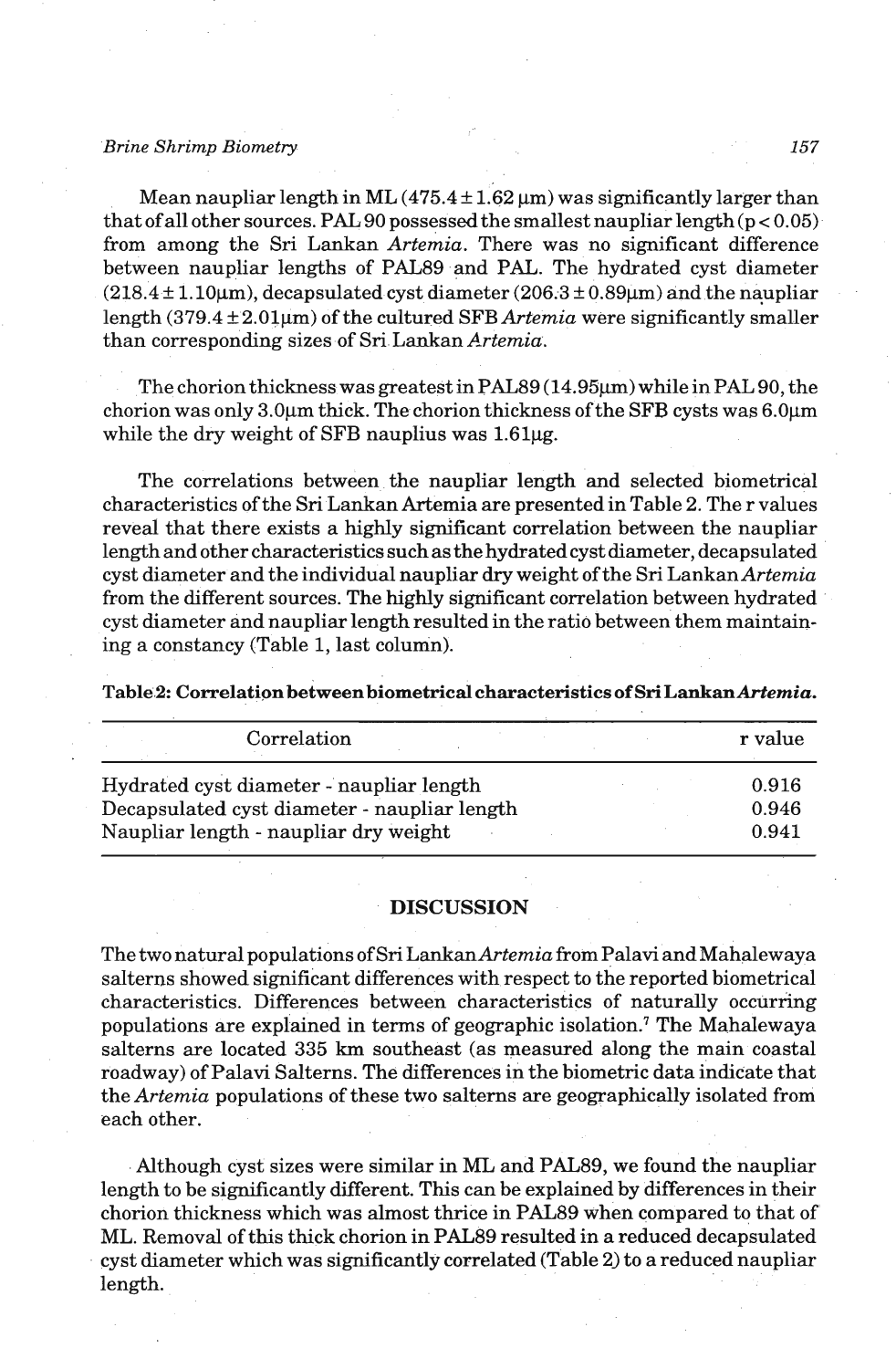### *M.M. Kuruppu* & *S.-U.K. Ekaratne*

Apart from variations among geographical strains of Artemia, variations may also be expected among batches of the same strain.<sup>7</sup> Such a variation was demonstrated between PAL89 and PAL90 cysts, even though the inoculum for the 1990 culture consisted of PAL89 cysts produced in these same ponds in the previous year. The differences related to culture conditions and period may be the responsible factors leading to biometrical differences among the Palavi strains. This possibility, however, was not examined in Mahalewaya, since culture experiments using different culture conditions were conducted only in Palavi. PAL89 was cultured from September to October 1989 (prior to the onset of the rainy season) and PAL90 from April to July 1990 (during the dry season). PAL89 culture was carried out using inorganic fertilizer while organic fertilizer was used for PAL90 culture. High salinity conditions (168ppt) at commencement of cyst production in PAL89 culture may have caused the Artemia to produce extremely resistant cysts carrying a thick chorion. **As** opposed to this, cyst production commenced at a low salinity of 124ppt in PAL90 culture and the Artemia produced cysts possessing a thinner chorion of  $3.0 \mu m$ .

Reports on the biometrics of variousArtemia strains reveal that the differences within strains are very small in comparison to the large variations among strains.<sup>7</sup> For example, two batches of  $Artemia$  (TUT 1 and TUT 2) from India-Tuticorin had hydrated cyst diameters of 283.8µm and 282.9µm, respectively. This was also true for some biometrical characteristics among the Palavi strain such as the absence of a significant difference between the naupliar length of PAL and PAL89 (Table 1).

The present findings indicate that the cysts of Sri Lankan Artemia are much smaller than the cysts of the Indian strain but the China Artemia had a cyst diameter of  $267.0 \mu m^7$  which is similar to that of the ML cysts.<sup>12</sup> Though a large cyst size is associated with parthenogentic strains (e.g. Italy, France and India<sup>7</sup>; Milos-Greece<sup>2</sup>; Portuguese strains<sup>5</sup>), the Sri Lankan strain possesses cysts that are towards the lower end of the parthenogenetic cyst size range.

With regard to the biometrics of the inoculated SFB strain, observations are in keeping with those of other authors who found no significant difference between the parental SFB strain and those originating from inoculations in either Brazil or the Philippines. $^7$ 

The naupliar lengths of Sri Lankan Artemia in the present study were found to be smaller than values for parthenogenetic strains of China  $(493 \pm 37.2 \mu m,$ 1SD) and Margherita de Savoia, Italy  $(517 \pm 29.5 \mu m, 1SD)^7$  The length of 434.6pm of PAL89 freshly-hatched nauplii was smaller than most values for bisexual Portuguese strains<sup>5</sup> but was comparable to that of San Pablo Bay (USA)  $Artemia.<sup>7</sup>$ 

**A** highly significant correlation has been found between the naupliar length and both hydrated and decapsulated cyst diameters and the individual naupliar dry weight of the Artemia in the present study. Similar correlations have been found between untreated hydrated cyst diameter and naupliar length  $(r = 0.864)$ ,

158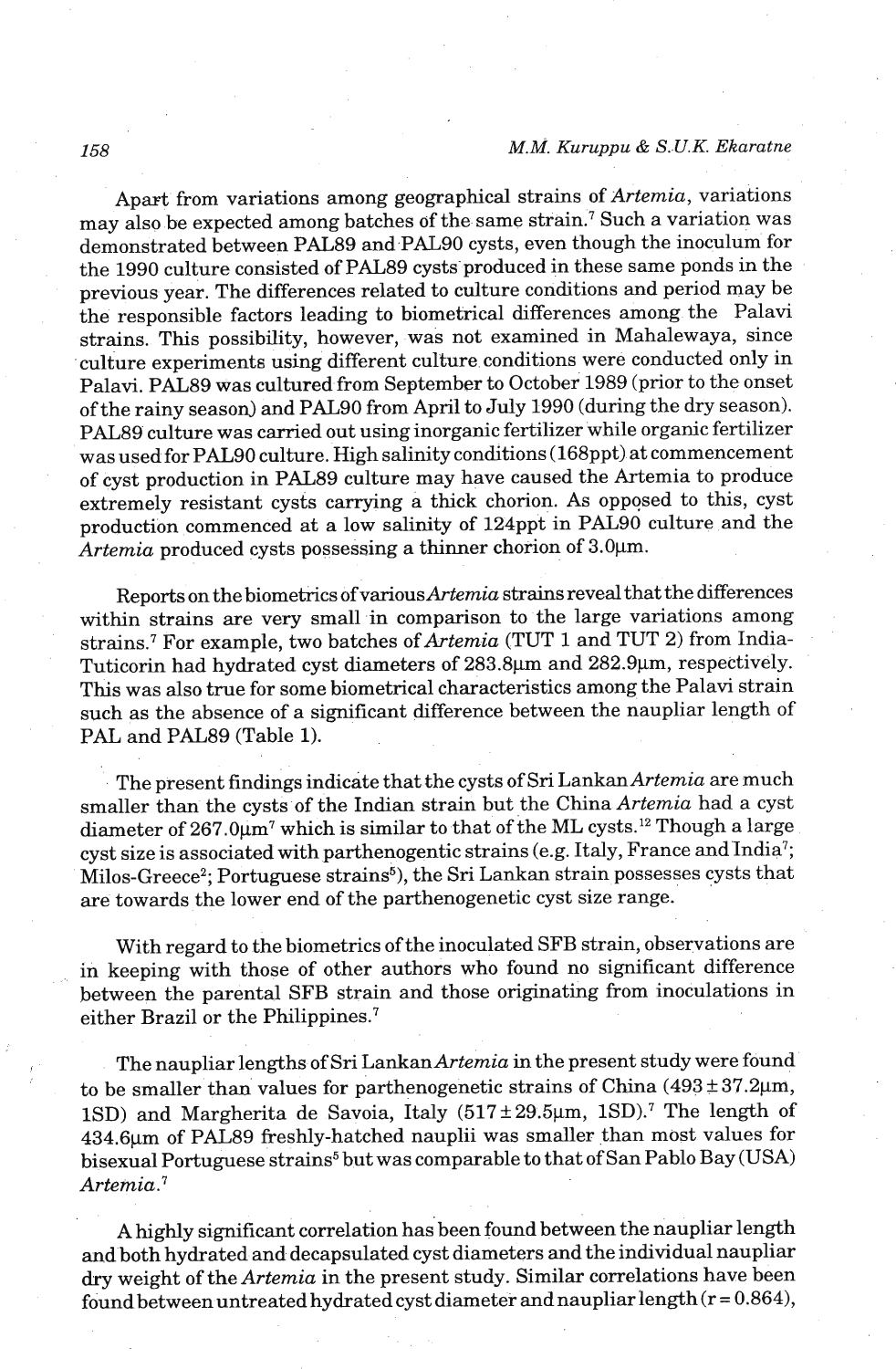# *Brine Shrimp Biometry*

between decapsulated cyst diameter and naupliar length ( $r = 0.906$ ) and between naupliar length and individual naupliar dry weight  $(r = 0.945)$ .<sup>7</sup> The individual naupliar dry weights observed in this study are in conformity with those reported by the above authors for other parthenogenetic strains.

The Sri Lankan Artemia was completely parthenogenetic with no males found in the samples analyzed throughout this study. From the present study, the parthenogenetic Artemia existing in Palavi and Mahalewaya can be said to belong to two geographically isolated strains while the differences observed in the cultured Sri Lankan Artemia at a given location can be attributed to varying environmental conditions in ponds that existed during the culture periods.

The size of the freshly hatched nauplius of Artemia is important when larval stages of marine fish and shrimps are fed in commercial hatcheries.<sup>8</sup> The existence of significantly different sizes of Artemia nauplii among the Sri Lankan brine shrimp, as reported here, should serve as an impetus for the development of the brine shrimp industry in Sri Lanka, because such findings could be developed further to culture commercially selected Sri Lankan strains having naupliar sizes appropriate for feeding specific life history stages of fish and shrimp species.

### **Acknowledgments**

This work was funded by the Natural Resources, Energy and Science Authority (Grant No. RG/87/B/3). Field facilities were provided by the **Sri** Lanka National Salt Corporation and cysts of SFB/SFBB 1157 were provided by the Artemia Reference Centre, University of Ghent, Belgium.

# References

- 1. Baid I. C. (1963). The effect of salinity on the growth and form of Artemia salina **(L.).** Journal of Experimental Zoology 153: 279-283.
- 2. Catharios J. C., Christodoulopoulou M., Alvatzidou A. and Kiortsis B. (1987). Biometrics of Artemia from Milos (Greece). In: Artemia research and its applications Vol. 1. Morphology, genetics, strain characterization, toxicology. (Eds. P. Sorgeloos, D. A. Bengtson, W. Decleir and E. Jaspers) pp. 219-220. Universa Press, Wetteren, Belgium.
- 3. Persoone G. & Sorgeloos P. (1980). General aspects of the ecology and biogeography of Artemia. In: The brine shrimp Artemia. Vol. 3. Ecology, culturing, use in aquaculture. (Eds. G. Persoone, P. Sorgeloos, **0.** Roels and E. Jaspers) pp. 3-24. Universa Press, Wetteren, Belgium.
- 4. Simpson K.L., Beck A.D. & Sorgeloos P. (1980). Report Workshop I. Characterization ofArtemia **strains** for application in aquaculture. In: The brine shrimp Artemia. Vol. 3. Ecology, culturing, use in aquaculture. (Eds. G. Persoone, P. Sorgeloos, **0.** Roels and E. Jaspers) pp. 409-411. Universa Press, Wetteren, Belgium.